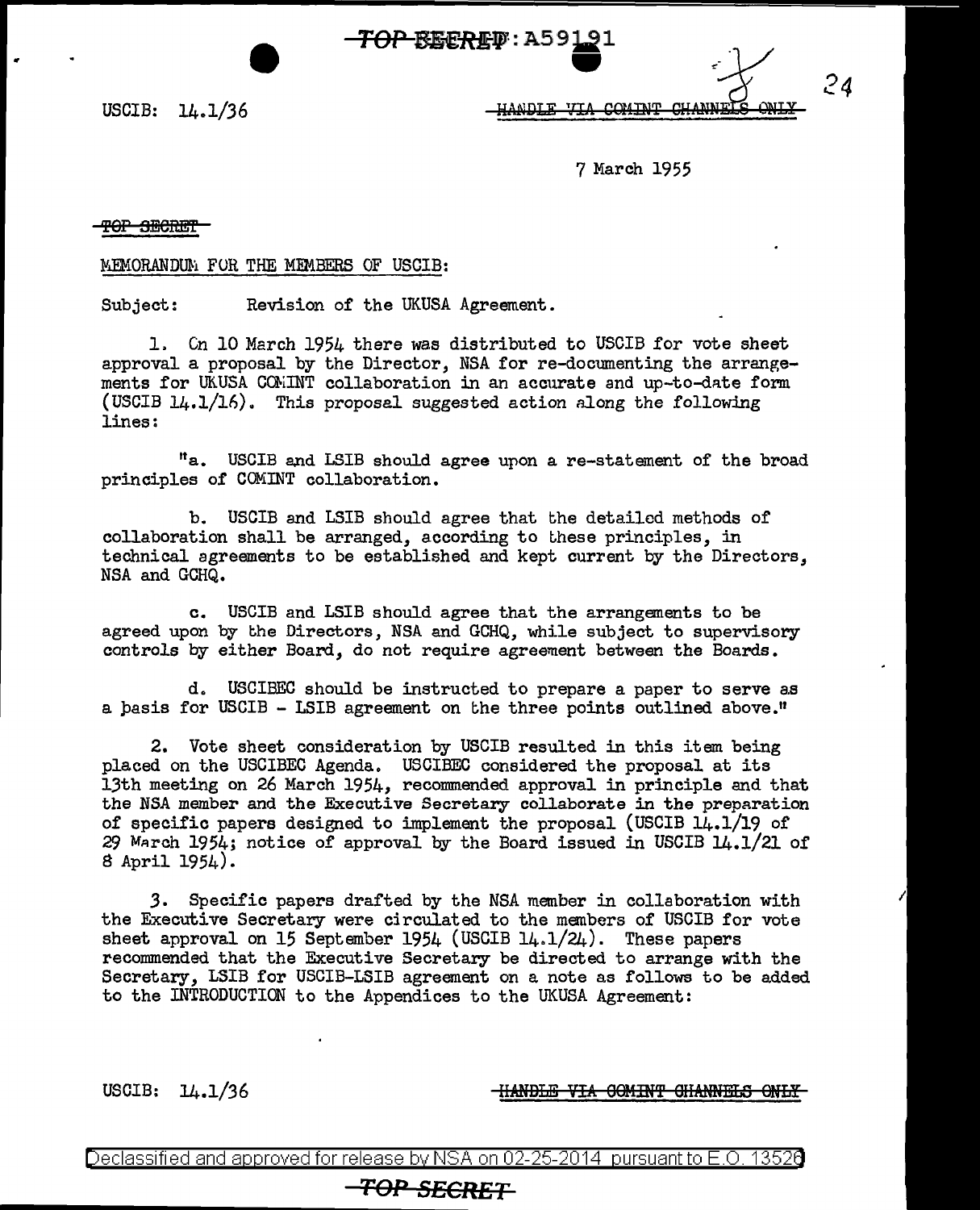USCIB:  $14.1/36$ 

7 March 1955

### TOP SEGRET

Subject: Revision of the UKUSA Agreement.

**TOP-REERED: A59** 

"On USCIB and LSIB agreed that a general revision of'the Appendices was required. They further agreed that as a first step toward such revision USCIB would furnish LSIB, for comment, detailed proposals which are being prepared by USCIB. Pending agreement by both parties on a general revision of the Appendices, the Directors, NSA and GCHQ, will:

-<br>-<br>-

- (a) determine jointly any changes which may be required in Appendices c, D, E, *F,* K, L, and M and
- (b) implement any such changes which they agree to be necessary.

Although this interim authorization enables the Directors, NSA and GCHQ, to change or interpret specified Appendices by mutual agreement, it does not require USCIB or LSIB to approve such changes or interpretations provided these are within the spirit and intent of current UKUSA policy."

4. Vote sheet action by the members of USCIB approved the proposals on Appendices  $C$ ,  $D$ ,  $E$ ,  $L$ , and M but agreement on the inclusion of Appendices F and K was not obtained. The result was referral back to USCIBEC for further consideration. This action was notified to the members on 5 October 1954 (USCIB  $14.1/26$ ).

5. On 22 October 1954 USCIBEC considered the matter in the light of the comments by the members of the Board and submitted the following recommendation to. USCIB,(USCIB 14.1/28 of 27 October 1954) which was approved by USCIB as of 5 November 1954 (USCIB  $14.1/30$  of 15 November 1954):

 $"$ (a) That appendices  $C$ ,  $D$ ,  $E$ ,  $L$ , and  $M$  be considered technical appendices, with the understanding that all members of USCIB will be informed in writing through the Executive Secretary, USCIB, of every change in these appendices that may be agreed between NSA and GCHQ.

(b) That appendices F and K tentatively be considered policy appendices subject to further consideration at the next meeting of USCIBEC."

6. On 6 December 1954 an NSA paper setting forth a strong recommendation for inclusion of Arpendices F and K in the technical category was circulated for vote sheet action by the members of USCIBEC (USCIB 14.1/31). The Navy, Air Force, and State Department members of USCIBEC were unable to

USCIB:  $14.1/36$  - 2 -

# **TO:P** *SECRET*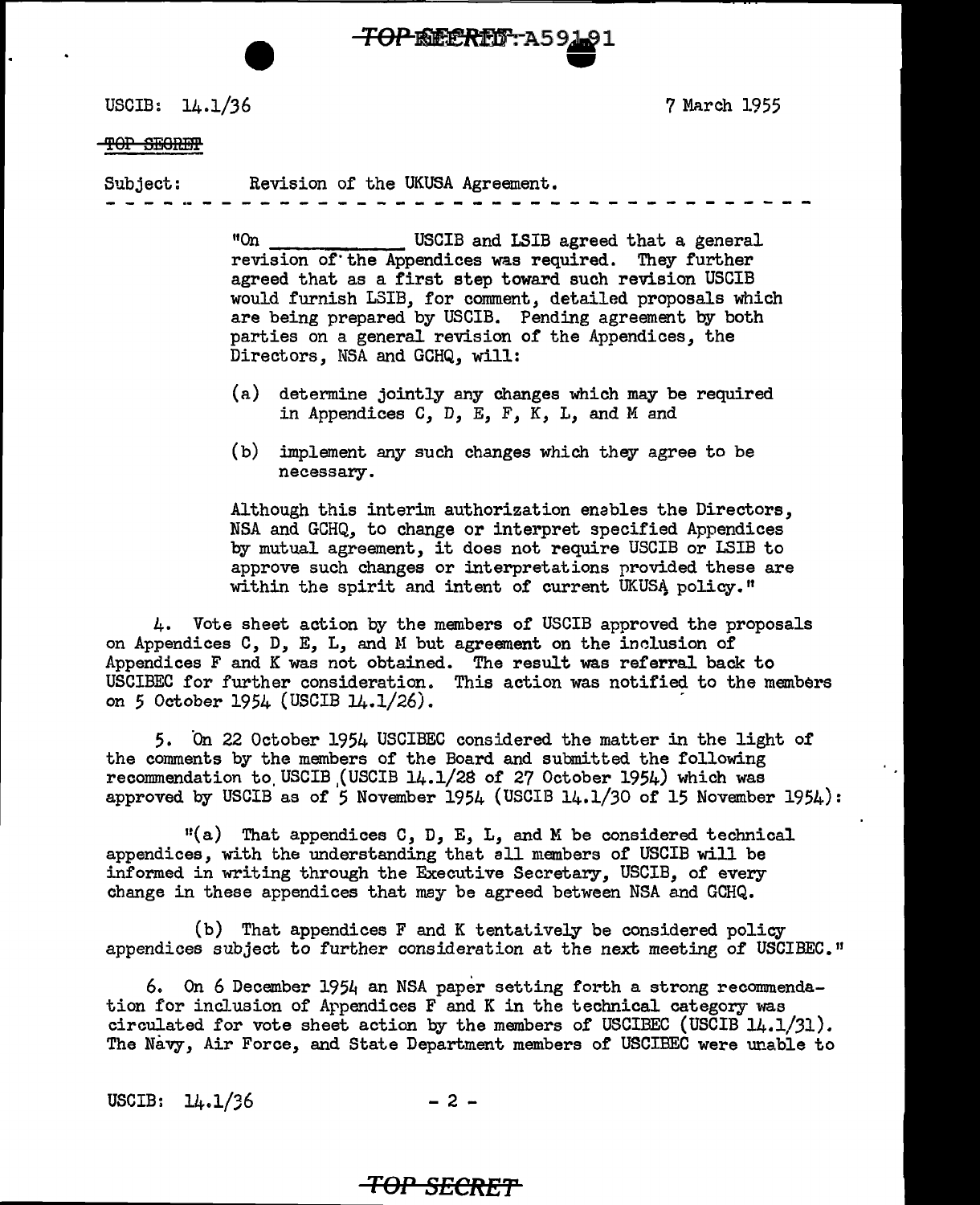**TOP SECRET: A5 94091** 

USCIB:  $14.1/36$ 

7 M8rch 1955

#### TOP SECRET

Subject: Revision of the UKUSA Agreement.

agree to NSA's recommendation (see USCIB  $14.1/32$  of 21 December 1954) and the matter was considered by USCIBEC at its 24th meeting on 2B January 1955 with the following result:

"DECISION: (28 January 1955) USCIBEC agreed that each member concerned with policy or consumer-interest exceptions to Appendices 'F' and 'K' UK.USA, would notify the NSA member of those portions of the Appendices upon which he will require edvance notification in the event of contemplated amendment, it being understood that the Appendices will otherwise be considered 'technical'. It was further agreed that such exceptions will be reviewed by the NSA member and the Executive Secretary with a view to preparing a reconunendation on the subject which will be acceptable to USCIB."

7. Subsequent to the above quoted decision and in an effort to assist in arriving at a solution, the Executive Secretary submitted to the NSA member of USCIBEC the following proposal:

"Subject: Status of UKUSA Appendices  $'F'$  and  $'K'$ .

 $11.$  I' have examined the various statements made by the members with regard to'the consumer interest in subject appendices and conclude that in essence they boil down to a desire to be consulted in advance with regard to changes affecting the following three aspects of socalled 'technical' arrangements that may be concluded between NSA and GCHQ:

a. Format.

- b. Division of Collection and Processing Tasks between NSA and GCHQ.
- c. Information flow channels between U.S. and U.K. consumers.

"2. I believe that if NSA would state that it will inform USCIB of contemplated changes in technical arrangements that affect any of those three aspects in time for any objections the consumers may have to be considered in advance of the same proposal being made to GCHQ, the consumer members' positions would be satisfied.

113. A simple procedure to accomplish the above could be a notification to this office of the contemplated change, such notice to be issued' to the members of the Board on a ?-day-no-objection interregnum. If

USCIB:  $14.1/36$  - 3 -

## **TOP SECRET**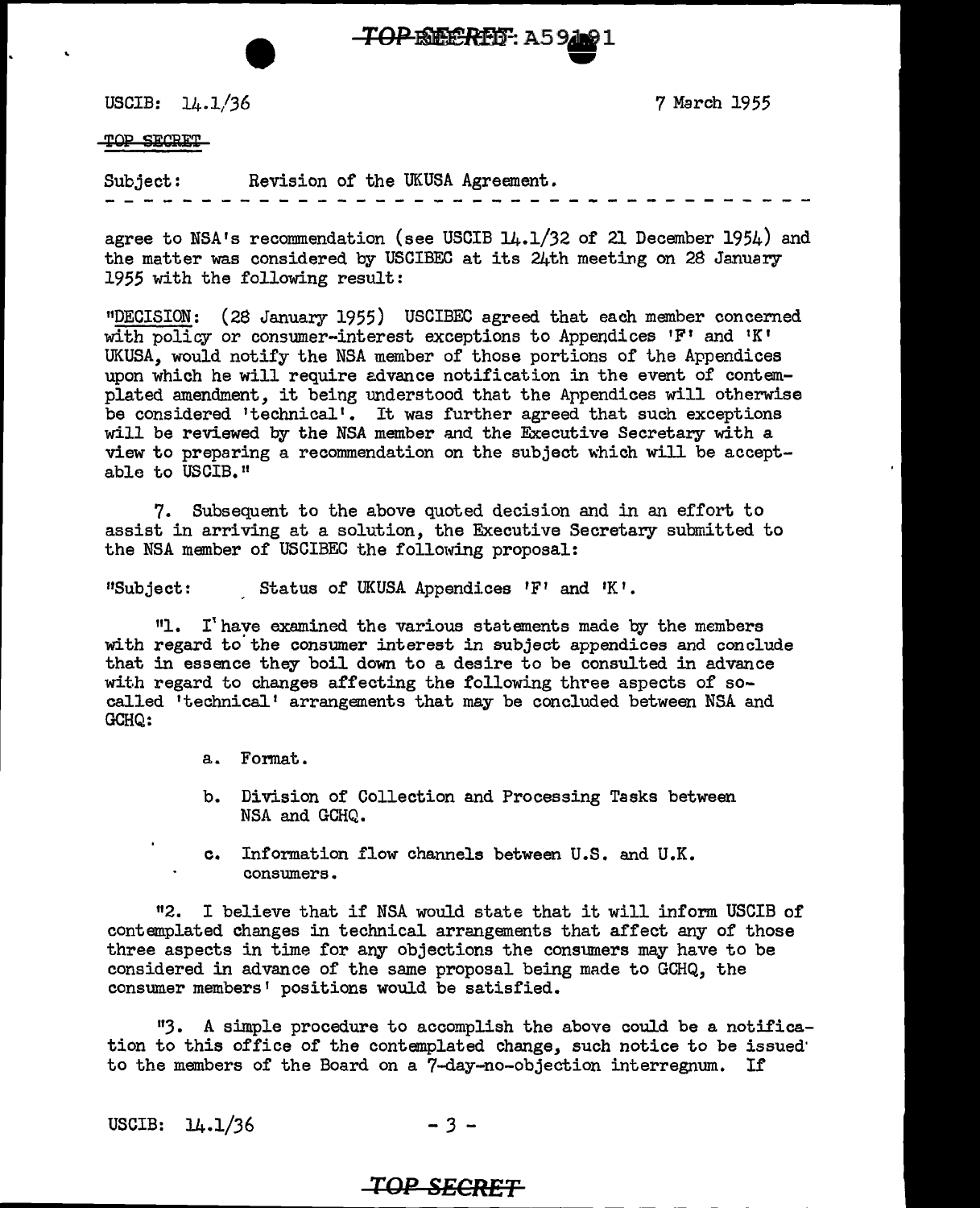.. **TOP** 82€.ffl.•-: AS~l .,

USCIB: 14.1/36

7 March 1955

 $\ddot{\cdot}$ 

### $\overline{\text{for}}$  SECRET

ł Subject: Revision of the UKUSA Agreement. - - - - - - - - - - - -- - - - - - -- - - - - - - -

objections are received, this office would place the matter before USCIBEC for consideration unless directed by a member to place the matter on the Board's agenda. If no objections are received this office would issue the usual notice of Board approval.

114. It seems to me that if the above can be agreed the main purpose of changing the status of the appendices (elimination of delay due to the formalities of Board to Board interchanges) will have been served and the interests of the consumer members of the Board adequately provided for.<sup>11</sup>

S. The NSA member of USCIBEC expressed the following views of the Director, National Security Agency with regard to the above quoted suggestion by the Executive Secretary:

11The proposals which I made regarding the task of revising the UKUSA Agreement and its Appendices have been approved in principle by USCIB, as indicated by USCIB 14.1/21.

"My proposals regarding the methods of revising UKUSA Appendices C, D, E, F, K, L, and M were contained in USCIB  $14.1/24$ . Those proposals, insofar as they concern Appendices  $C$ ,  $D$ ,  $E$ ,  $L$ , and M have not been approved by USCIB, as indicated by USCIB 14.1/30, but they have not yet been referred to LSIB (as proposed) because USCIB has not yet decided whether changes to Appendices F and K should be handled in the same manner as changes to the other Appendices specified above. USCIB1s decision on this matter has been held in abeyance pending receipt of recommendations by USCIBEC.

"I have followed USCIBEC <sup>1</sup>s actions on this problem with interest. I do not believe USCIBEC is approaching a solution to the problem, and I consider it possible and necessary for USCIB to reach a decision on it without delay..

"My position, as stated in USCIB 14.1/26 remains unchanged. I note that the positions maintained by the several other USCIB member organizations within USCIBEC are in agreement with the NSA position, except for certain views which have been expressed by representatives of State, Navy, and Air Force. As I interpret those views, I believe there are no objections to the proposals contained in USCIB  $14.1/24$  if provisions are made for intra-U.S. coordination, whenever necessary, prior to NSA-GCHQ agreement on changes to Appendices F and K. I am convinced that suitable provisions are already contained in existing statements of policy governing (a) the organization and conduct of the U.S. COMINT effort; and (b) COMINT collaboration between the U.S. and the U.K.

 $USCIB: 14.1/36$ 

### *TOP* **SECREt**